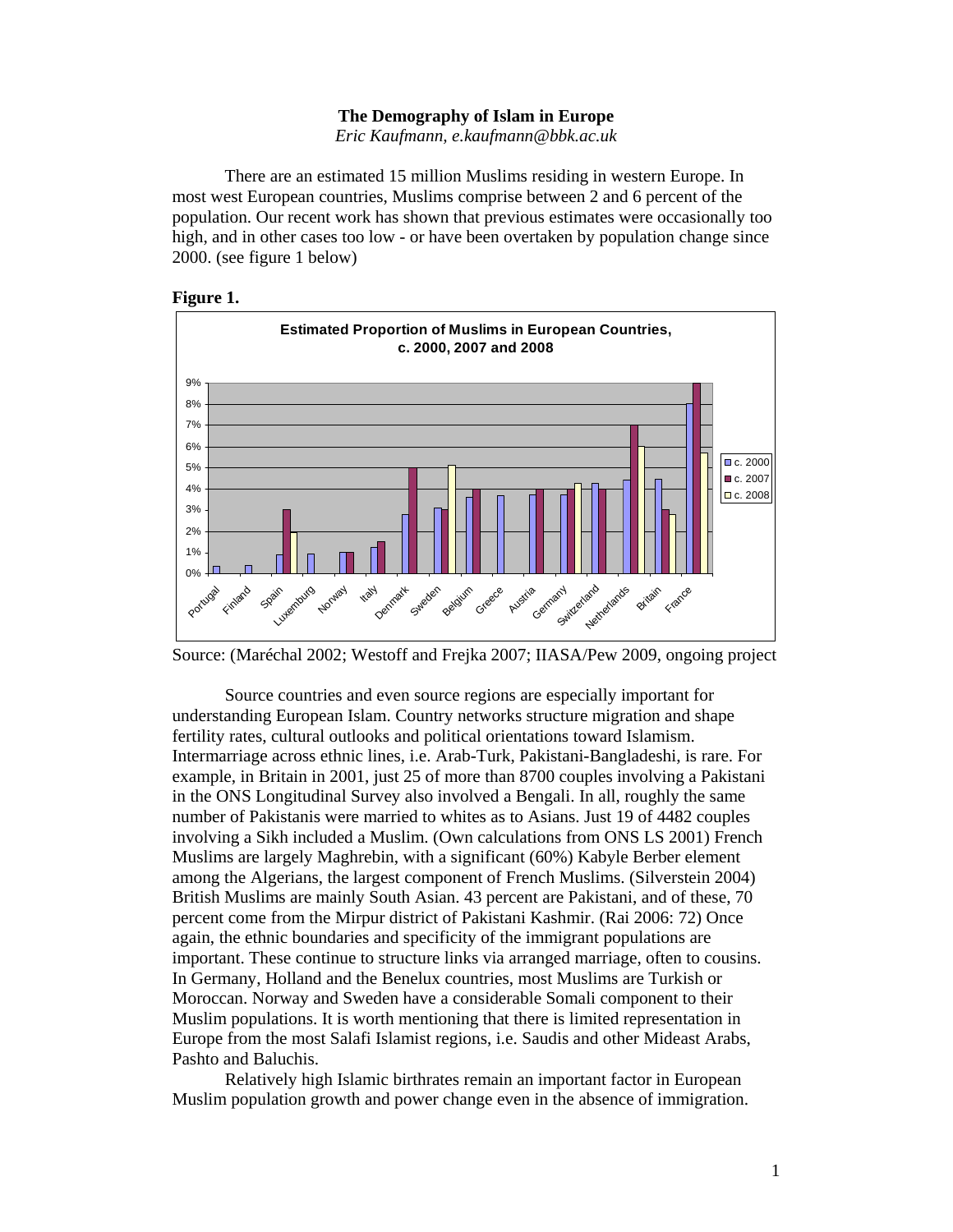Take Austria, one of just four countries (along with Switzerland, UK and Slovakia) which ask a religion question on the census. The Muslim total fertility rate in Austria in 1981 was 3.09 children per woman as against a population average of 1.67. In 1991, the ratio was 2.77 to 1.51. In 2001 it stood at 2.34 to 1.32. Thus even as Muslim fertility declined, the continued plunge in the fertility rate of the dominant Austro-German ethnic group has maintained differentials. We should expect to hit the floor of native Austrian fertility soon, in which case Muslim fertility will begin to converge with that of other Austrians. This is what has happened in much of the rest of Europe because birthrates in Muslim home countries have been falling.

Though most Muslim countries have TFRs above 3.0 and slowing demographic transitions due to Islamist pressure, a number of important European source countries have relatively low fertility. This includes Iran, Turkey, Algeria and Tunisia (all near or below replacement) and Morocco (2.59), but excludes Pakistan (3.60) and Somalia (6.52). Home country demographic transitions affect those of the receiving country. In Germany, Turkish immigrant TFR declined from 4.4 births per woman in 1970 to 2.4 in 1996. In England and Wales, Pakistani and Bangladeshi immigrant TFR dropped from 9.3 to 4.9 between 1971 and 1996; in Belgium, Moroccan-born TFR fell from 5.72 to 3.91 between 1981 and 1996. On the one hand, Muslim fertility is about three times as high as that of natives in Britain and Norway, largely due to the Pakistani and Somali nature of the source country flows. On the low side, Iranian immigrant fertility is close to that of natives in all countries, and Turkish nationals (includes immigrant and native born) in the Netherlands have fertility that is approaching that of the European-origin population. All indications are that Turkish fertility will approach that of natives in most European countries - certainly over 1-2 generations. (Frejka and Westoff 2007)

Still, it is worth noting that the TFR of immigrant populations of North African and Turkish descent is often *higher* in Europe than at home. This is especially true of Turks and Moroccans in Belgium. Complete convergence may never arrive, and even small fertility differences can lead to important shifts over generations. Why might convergence not occur? Religious women of all faiths are more fertile than the nonreligious. Among Muslims in Europe this is especially true: religious European Muslims are nearly 40 percent more likely to have two or more children than the least religious European Muslims even when controlling for age, marital status, income and education. Muslim women tend to be more religious than others, and hence will probably remain more fertile on average - though with less of an advantage than previously. (Courbage 2007; Frejka and Westoff 2007)

### *Secularization*

Secularization can turn Muslims into secular Europeans. European minority surveys show that most immigrants are more religious than their west European hosts. (Van Tubergen 2006) Data from three UK studies from of ethnic minorities in the 1994- 2003 period demonstrate strong Muslim religious retention in the second generation. We can see this in table 1, where those of Bangladeshi/Pakistani and Afro-Caribbean origin are many times more likely than the UK white population to express a religious affiliation, attend weekly or emphasize the importance of their faith in their lives. This is especially true of mainly Muslim ethnic groups like the Bangladeshis and Pakistanis, a finding confirmed for North Africans in a recent study of the Dutch case. (Van Tubergen 2007) This reflects widely reported trends such as the relative youth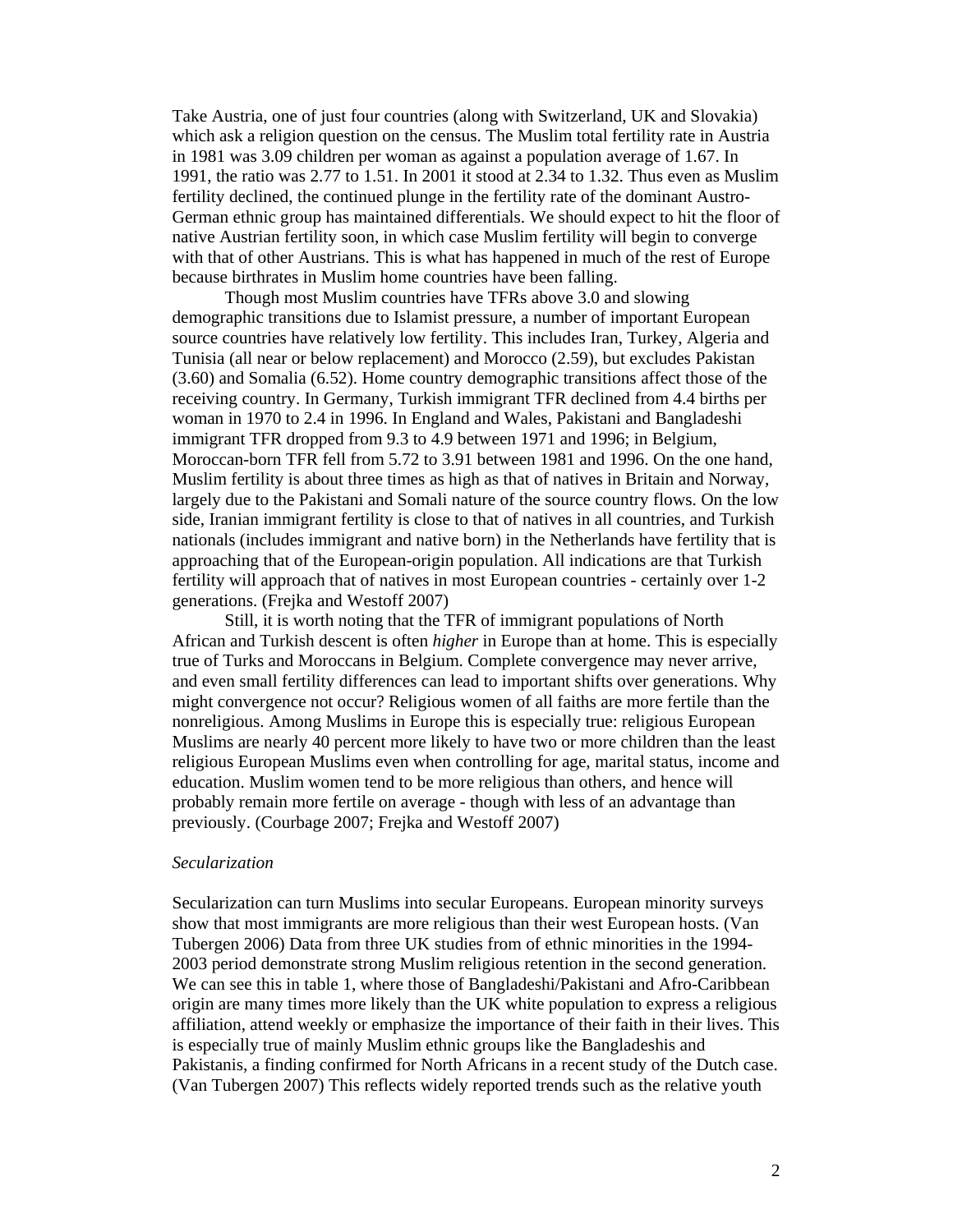and vitality of Muslim congregations in Britain and the fact that weekly Mosque attendance now exceeds weekly attendance for the Church of England.

| - - -                     | - <del>. .</del> - - .<br><b>Religious</b> |      |                      | <b>Religion</b> |           |      | 'Practice'      |      |
|---------------------------|--------------------------------------------|------|----------------------|-----------------|-----------|------|-----------------|------|
|                           | <b>Affiliation</b>                         |      | <b>Attend Weekly</b> |                 | Important |      | <b>Religion</b> |      |
|                           | 2001                                       | N    | 1994                 | N               | 1994      | N    | 2003            | N    |
| UK-Born Bengali &         |                                            |      |                      |                 |           |      |                 |      |
| Pakistani                 | 97%                                        | 409  | 53%                  | 118             | 92%       | 126  | 80%             | 290  |
| <b>Foreign-Born</b>       |                                            |      |                      |                 |           |      |                 |      |
| Bengali&Pakistani         | 97%                                        | 936  | 71%                  | 703             | 97%       | 759  | 88%             | 847  |
| <b>UK Afro-Carib</b>      | 73%                                        | 1071 | 24%                  | 149             | 77%       | 151  | 43%             | 509  |
| <b>Foreign Afro-Carib</b> | 79%                                        | 580  | 44%                  | 287             | 85%       | 292  | 73%             | 1170 |
| <b>UK White</b>           | 78%                                        | 8893 | n.a.                 | n.a.            | n.a.      | n.a. | 23%             | 8304 |
| <b>Foreign White</b>      | 80%                                        | 400  | 17%                  | 2009            | 55%       | 2007 | 42%             | 442  |

**Table 1. Religiosity by Ethnic Category and Birthplace, UK, 1994-2003** 

Source: (Berthoud et al. 1997; Home Office 2003; Office for National Statistics and Home Office 2005)

The same dynamics operate in other west European countries, where the European Values Survey (2000) and European Social Survey (2004) show no difference in mosque attendance between the oldest and youngest generations. A recent Dutch study confirms these results: the proportion citing 'no religion' among secondgeneration Turkish (4.8% across 566 cases) and Moroccan (3.1% across 514 cases) Dutch respondents is far lower than the general population and differs little from the first generation, though attendance shows a modest decline. Multivariate analysis indicates that generation has no effect on the religious identity of respondents from these Muslim ethnic groups and only a modest impact on mosque attendance. (Phalet and Haker 2004: 17-22)

# *French Muslim Exceptionalism?*

The great exception to these trends are French Muslims, specifically those of Algerian origin. This is important given the fact that those with origins in Muslims countries now number 5.7 percent of the French population, the largest of any west European country<sup>1</sup>. In the 1999-2000 World Values Survey, Algeria had the lowest proportion of self-identified 'religious' (55%) respondents of any Muslim country, by far the lowest in the MENA region.<sup>2</sup> Kabyle Berbers in Algeria have an especially strong tradition of identifying themselves with privatised religion and the French language against the Arabo-Islamic ideology of the state - and some 60 percent of Franco-Algerians are of Kabyle origin. (Silverstein 2004) This probably explains why 60 percent of second-generation French with at least one Algerian parent claim to have no religion. (Amiraux 2004)) This may also account for the lack of religious mobilization surrounding the *banlieue* riots of 2005, the limited degree of recent French homegrown terrorism, or the fact that a majority, albeit slim, of French Muslims supported the headscarf ban in state schools. Indeed, as Jonathan Paris points out in *Foreign Affairs* (citing Pew Forum evidence), 81 percent of British Muslims said they were Muslim first and British second, compared with only 46 percent of French Muslims saying they are Muslim first and French second. (Paris 2007)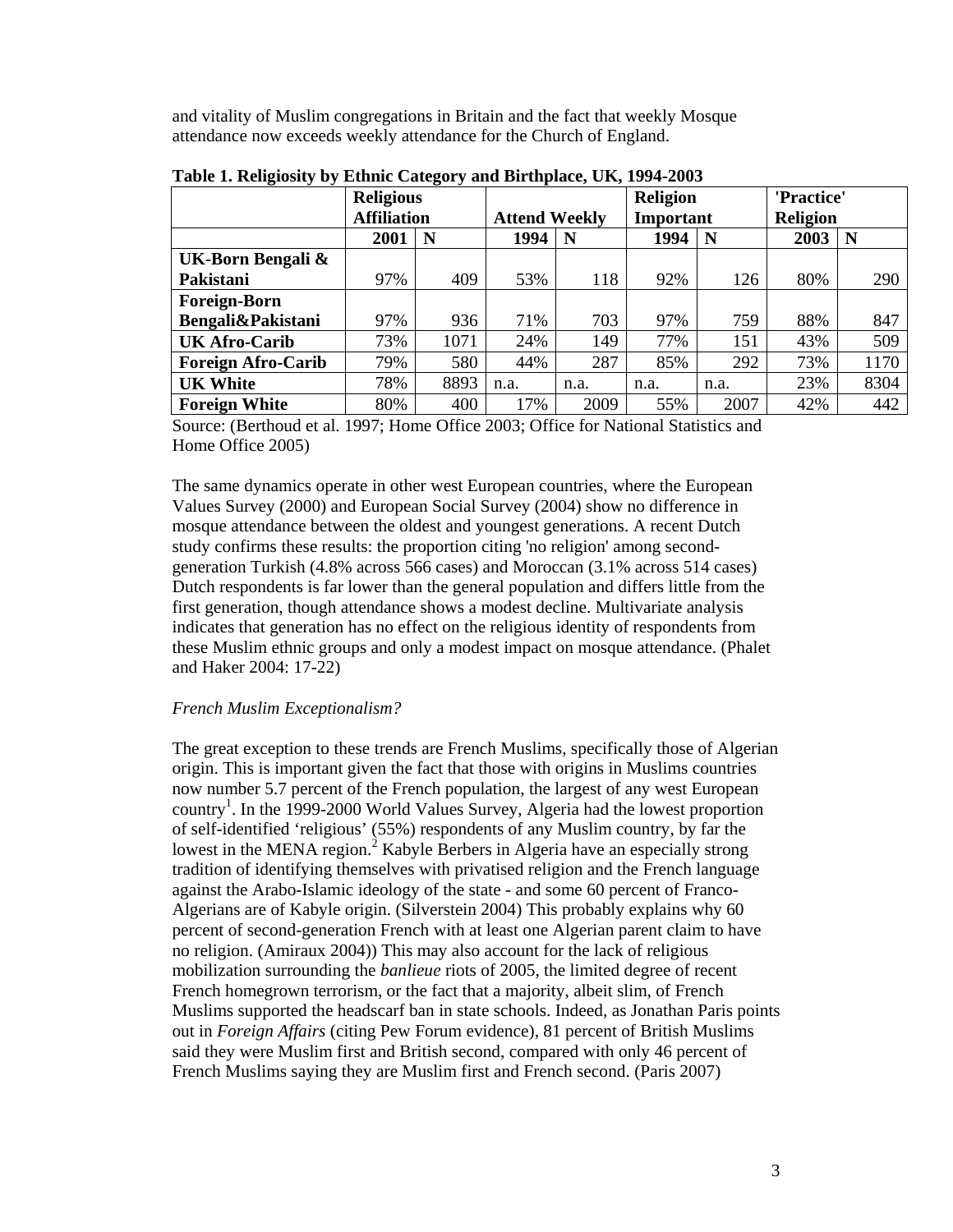## *The Role of Intermarriage*

There is an organic link between intermarriage with the host population and secularization. Generally speaking, intermarriage with a secular partner is often the prelude to secularization. (Voas 2003) Looking across western Europe, intermarriage rates are lowest among Muslim ethnic groups, averaging just 8 percent (see table 2). Moreover, the second generation displays only a marginally higher level of intermarriage than the first, an increase from 6 to 10.5 percent. Only Algerian French men, half of whom married out in 1992, constitute a major exception to the rule. This can be compared with the West Indian intermarriage rate of 26 percent in the first generation and 53 percent in the second generation. (Lucassen and Laarman 2009) Religion appears to clearly pose a larger barrier than race to assimilation.

|                                                                                                                 | Male 1st | Male 2nd | <b>Female</b> $1^{\text{st}}$ | Female<br>2 <sup>nd</sup> | Average |
|-----------------------------------------------------------------------------------------------------------------|----------|----------|-------------------------------|---------------------------|---------|
| West-Indians<br>(UK,<br>NL)                                                                                     | 26       | 60       | 26                            | 46                        | 40      |
| Greeks,<br>Italians,<br>Yugoslavians (Ger),<br>Spanish, Portuguese<br>(Fr.)                                     | 22       | 48       | 15                            | 38                        | 31      |
| Moroccans,<br>Turks (Ger, NL, Be)<br>Algerians $(F.)$                                                           | 11       | 16       | 5                             | 8                         | 10      |
| Algerians, Moroccans<br>(Fr.), British-Indians,<br>Pakistanis,<br>Bangladeshis<br>(UK),<br>Indo-Surinamese (NL) | 5        | 11       | 7                             | 10                        | 8       |

Table 2. Outmarriage in Europe, 1<sup>st</sup> and 2<sup>nd</sup> Generation (by % of Ethnic Group **Intermarried)**

Source: Lucassen and Laarman 2009

The resistance to assimilation among Muslim ethnic groups gains strength because Turkish, Pakistani and Moroccan children, in particular, are pressured to marry spouses from the home country. In Holland, for 1988-2002, 71 percent of secondgeneration Turks and 59 percent of second-generation Moroccans chose a spouse from the home country. Trends appear to be similar in Belgium, the only other case where we have good data. Only France is an exception, with just 17 percent of second-generation Algerian-origin men (but fully 54 percent of second-generation Algerian origin women) opting to find a spouse in Algeria. Some suggest that restrictive immigration laws since the 1970s amplify the pressure on European Muslims to seek spouses abroad, especially for women – who may be more subject to traditional patriarchal moral restraints. (Lucassen and Laarman 2009)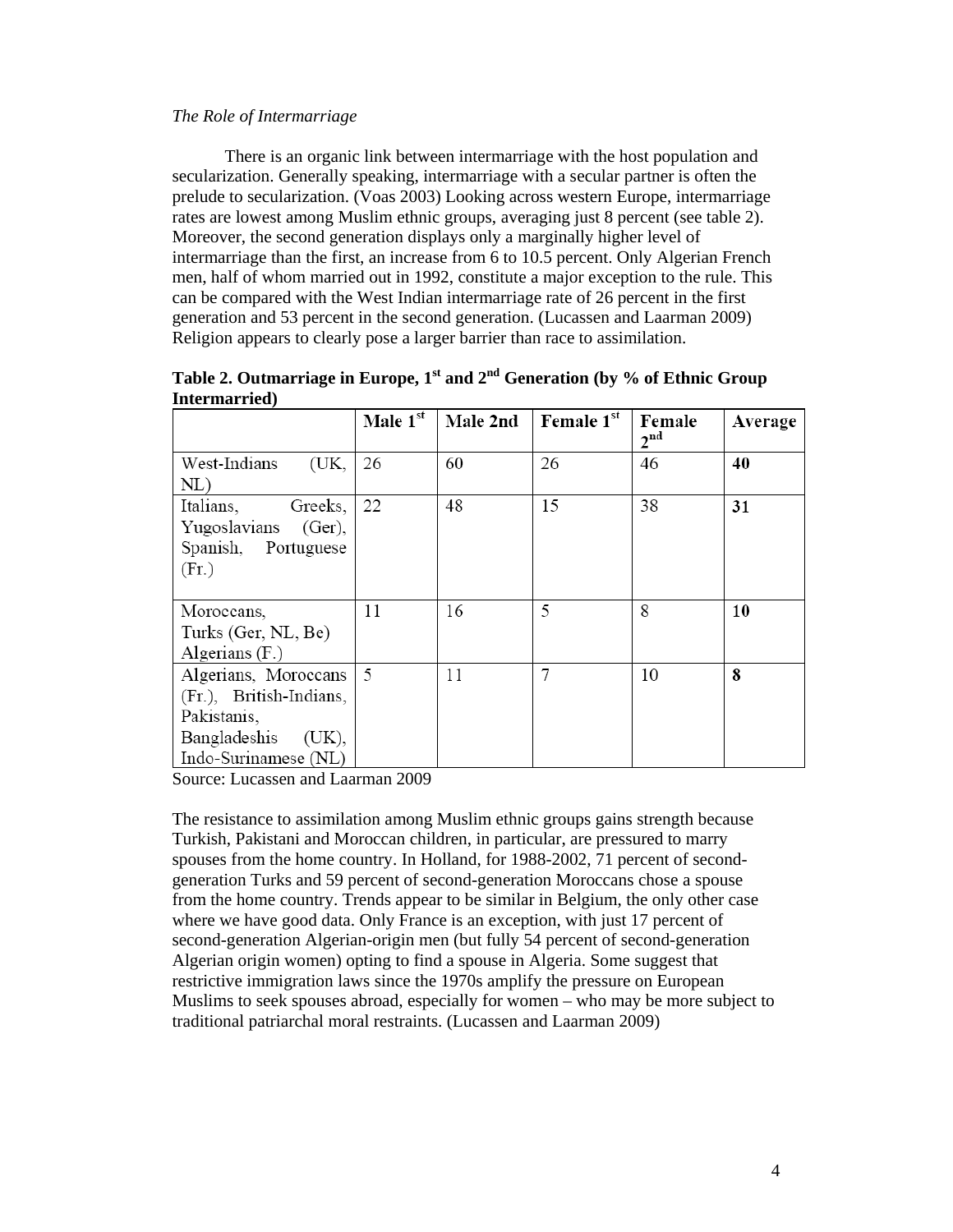### *Projected Muslim Populations*

Even if fertility convergence should take place, the young age structure of the Muslim population will propel its growth: by 2050, Muslims will, on current trends, comprise at least 14 percent of the Austrian population, up from 4 percent today. If we allow for low Muslim secularisation or a high Muslim component to the immigration flow, the proportion could reach as high as 25 percent. (see figure 2) And this assumes net immigration does not rise outside its current range of 19,000-28,000 per year. (Goujon, Skirbekk, and Fliegenschnee 2007) However, the aging Austrian population could necessitate larger inflows of immigrants to cover rising pension costs and labour shortages, and this migrant stream may include a significant component of Muslims who will bring their higher immigrant fertility with them, forestalling fertility convergence and continuing to drive ethnic change. Therefore, 25 percent is certainly an attainable figure for Austria's Muslim minority in 2050. (Figure 2) In Switzerland, lower levels of immigration and slightly lower Muslim fertility (and older age structure) produce an expected Muslim proportion closer to 11 percent in 2051. (Figure 3) Immigration levels therefore will play a considerable role in determining population composition in 2050, despite the built-in Muslim advantage accruing to fertility and age structure. (Coleman 2006)



**Figure 2. Projected Muslim Share of Austria's Population, 2001-2051** 

Source: Goujon et al. 2007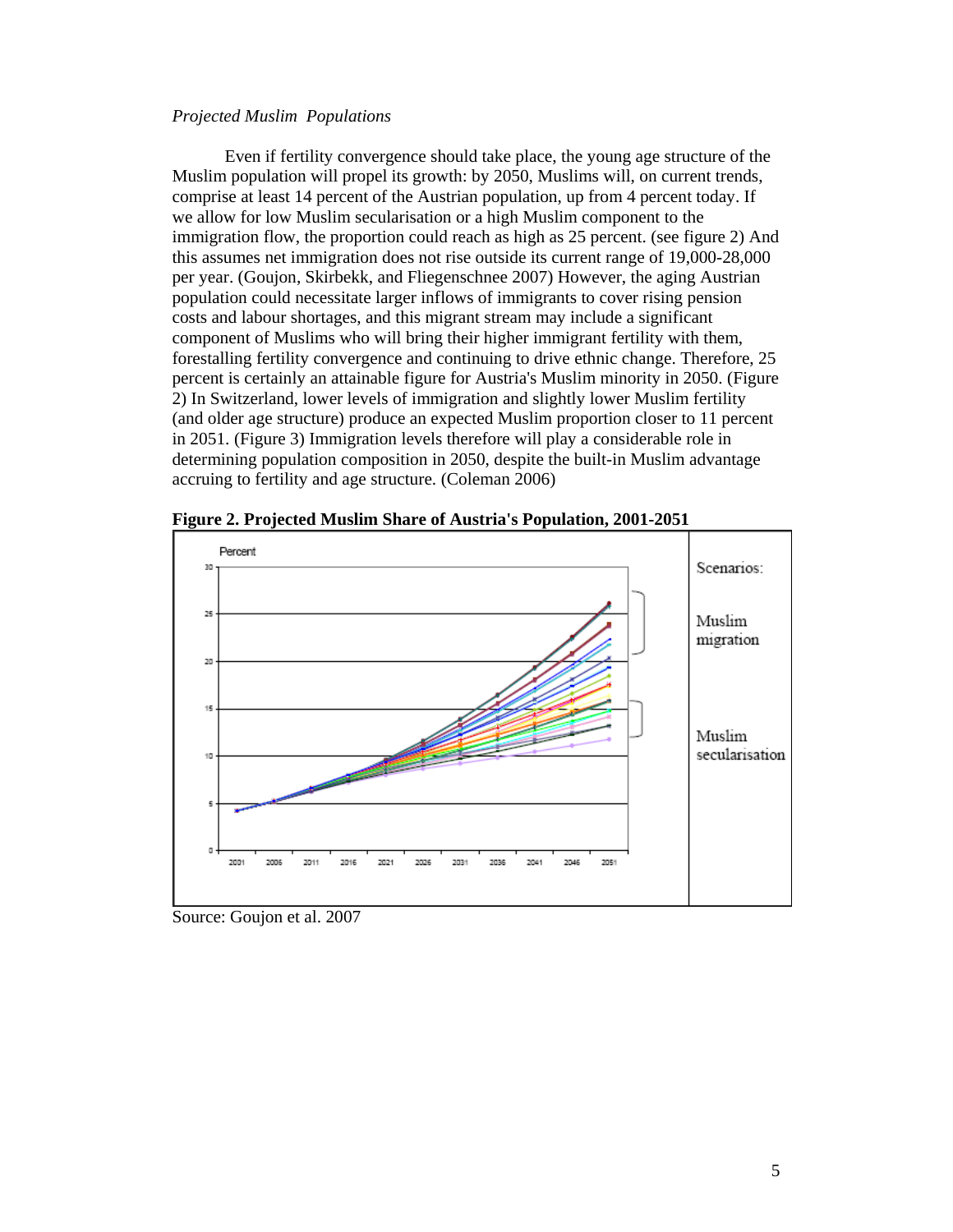

**Figure 3. Projected (Expected) Muslim Share of Population, Austria and Switzerland, 2001-51** 

Source: Goujon et al. 2007, my own manipulation of their data.

What of the wider European ethnic panorama? British demographer David Coleman has attempted to summarise projections from national statistics agencies which examine the size of the population of 'foreign' ethnic origin (whether European or non-European) for seven major countries in northwestern Europe.<sup>3</sup> This is an exceptionally tricky task since most European countries do not collect data on ethnicity and religion, only place of birth and parents' place of birth. In addition, Coleman has taken care to provide cautious estimates due to the contentiousness of the subject matter. (Correspondence with David Coleman, September 2007) With these caveats in mind, Coleman finds that the proportion of non-European origin in the period 2000-2004 is largest in Britain and Holland (between 8 and 9 percent) and lowest in Norway (3.4 percent) and Austria (4 percent). In France, the non-European proportion is arguably the highest in Europe, at around 10 percent. (Coleman 2006) Muslims make up a majority of the non-European population of Europe, and will likely continue to do so since established networks are the most consistent driver of immigrant settlement patterns. (Pedersen, Pytlikova, and Smith 2006: 66)

Projecting ahead, Coleman reports that national agencies find the proportion of non-European origin in 2050 to range from a low of 5.1 percent in Austria (exposing the flaws in Austrian official projections!) to a high of 24.5 percent in Britain (the most reliable projections), with many west European countries in the 10- 15 percent range. (Coleman 2006: 414) There are several reasons to treat the non-UK projections as highly conservative. Many of the projections cited by Coleman outside the UK assume that the third generation is no longer of foreign origin and has been absorbed by the ethnic majority, which greatly skews subsequent projections. These projections also assume no increase in immigration as a result of an aging population. In addition, recall that the study by Goujon et al. (2007) found that Muslims alone (i.e. excluding non-Europeans of other faiths such as Hindus) would comprise not less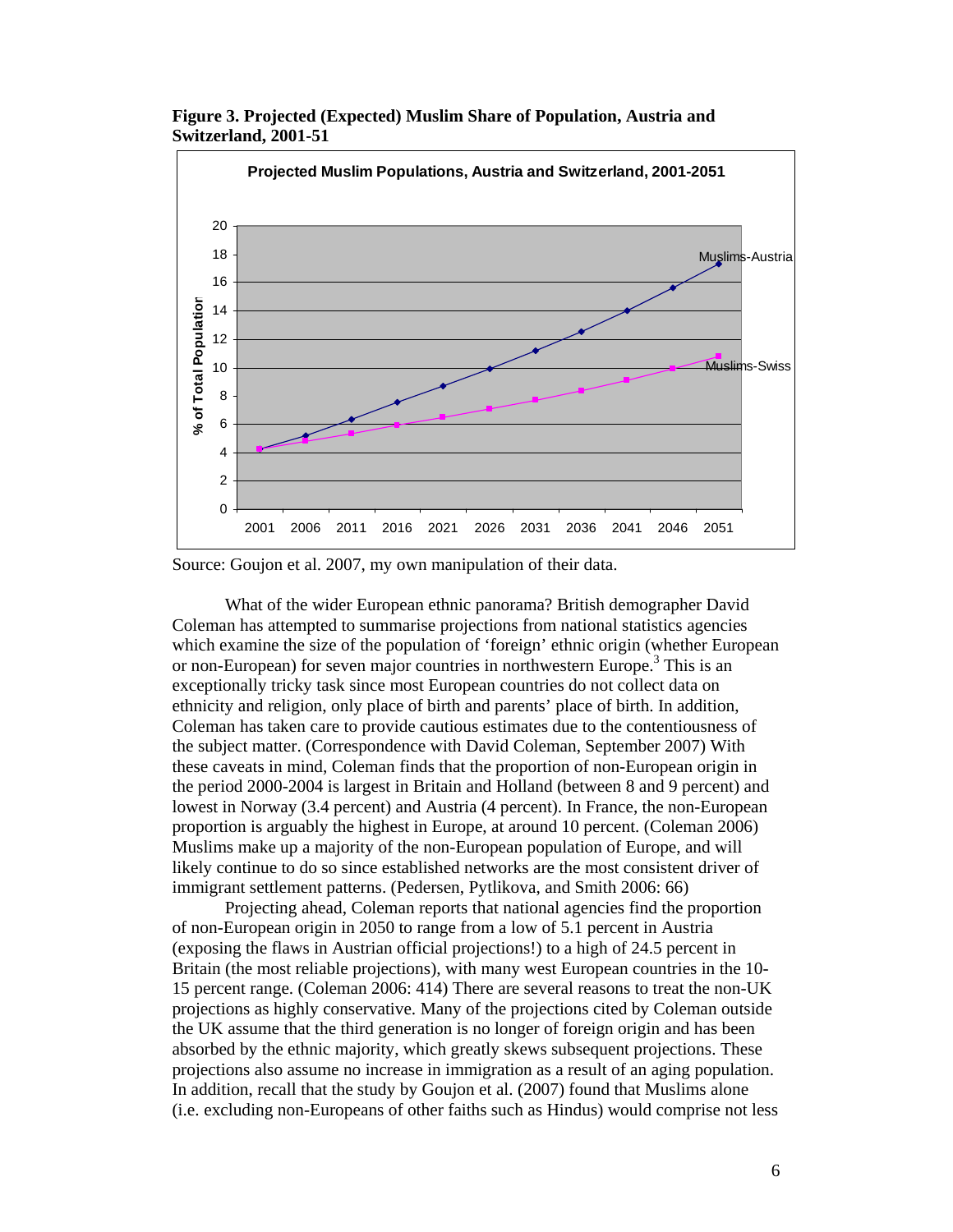than 14 percent of Austria's population in 2050, and may well reach 25 percent. Compare this figure with the 5 percent non-European figure cited by Coleman for Austria in 2050. The Goujon et al. study – unlike Coleman's summary – is an independent projection. It uses the most advanced demographic methodology and is based on official census and migration data. With this in mind, we will need to revise the official forecasts upward to place non-European ethnic populations in western Europe in 2050 closer to the 20-25 than the 10-15 percent range. Austria and Switzerland would therefore be relatively representative of western Europe, with some 10-15 percent of the population of western Europe being of Muslim provenance in 2050. Low intermarriage and secularization would help to ensure the integrity of Islam in Europe.

The sharp end of demographically-driven social change is first experienced in urban areas, which tend to receive most immigrants, especially in the primary schools and maternity wards of hospitals because new populations are often younger and more fertile than the aging native population. In Amsterdam in 2004, 49 percent of the city's 739,000 people were of non-Dutch ethnic origin (mainly of Antillean, Turkish and Moroccan descent), a majority among the under-25 population. This in a country with less than 9 percent of non-European origin. (Alexander 2007: 166) Often the urban effect is multiplied by the younger age structure of minority populations. For instance, 1 in 5 UK births is to a foreign-born mother, and in greater London, the proportion is 1 in 2. (Office of National Statistics 2006) Italy's foreign-born population stood at little over 5 percent in 2004, yet in Rome, a study by La Sapienza University in that year found that 15 percent of mothers giving birth were of wholly or partly foreign origin. In Turin the number was 25 percent.<sup>4</sup> In Moscow, the Russian character of the city belies rapid ethnic change as the country's plunging working-age population combines with an oil-fueled demand for workers to change the makeup of the young population. In 2008, the city's statistical office released figures showing that 30 percent of newborns in the city were to mothers born outside Russia. This almost certainly underestimates the size of the young population since most illegal immigrants do not register their births. Most are from impoverished Muslim ex-Soviet republics in Central Asia. Caucasian Muslims are also prominent. (Goble 2008) Overall, despite the 10 million hits for the Youtube video 'Muslim Demographics', we will not experience 'Eurabia' in the next 50 years, except in the delivery rooms and public schools of the main immigration-gateway inner cities. This will be significant, but not culturally transformational. The big shift, if it takes place, will only occur during 2050-2100, a period by which much could change.

### **References**

- Alexander, Michael. 2007. *Cities and labour immigration : comparing policy responses in Amsterdam, Paris, Rome and Tel Aviv*, *Research in migration and ethnic relations series*. Aldershot, England ; Burlington, VT: Ashgate.
- Amiraux, Valérie 2004. L'Islam en France In *Encyclopaedia Universalis France*. Paris.
- Berthoud, R.G., Tariq Modood, P. Smith, and G. Prior. *Fourth National Survey of Ethnic Minorities, 1993-1994*. UKDA (Study #3685) 1997 [cited.
- Caldwell, Christopher. 2009. *Reflections on the revolution in Europe : immigration, Islam, and the West*. 1st ed. New York: Doubleday.